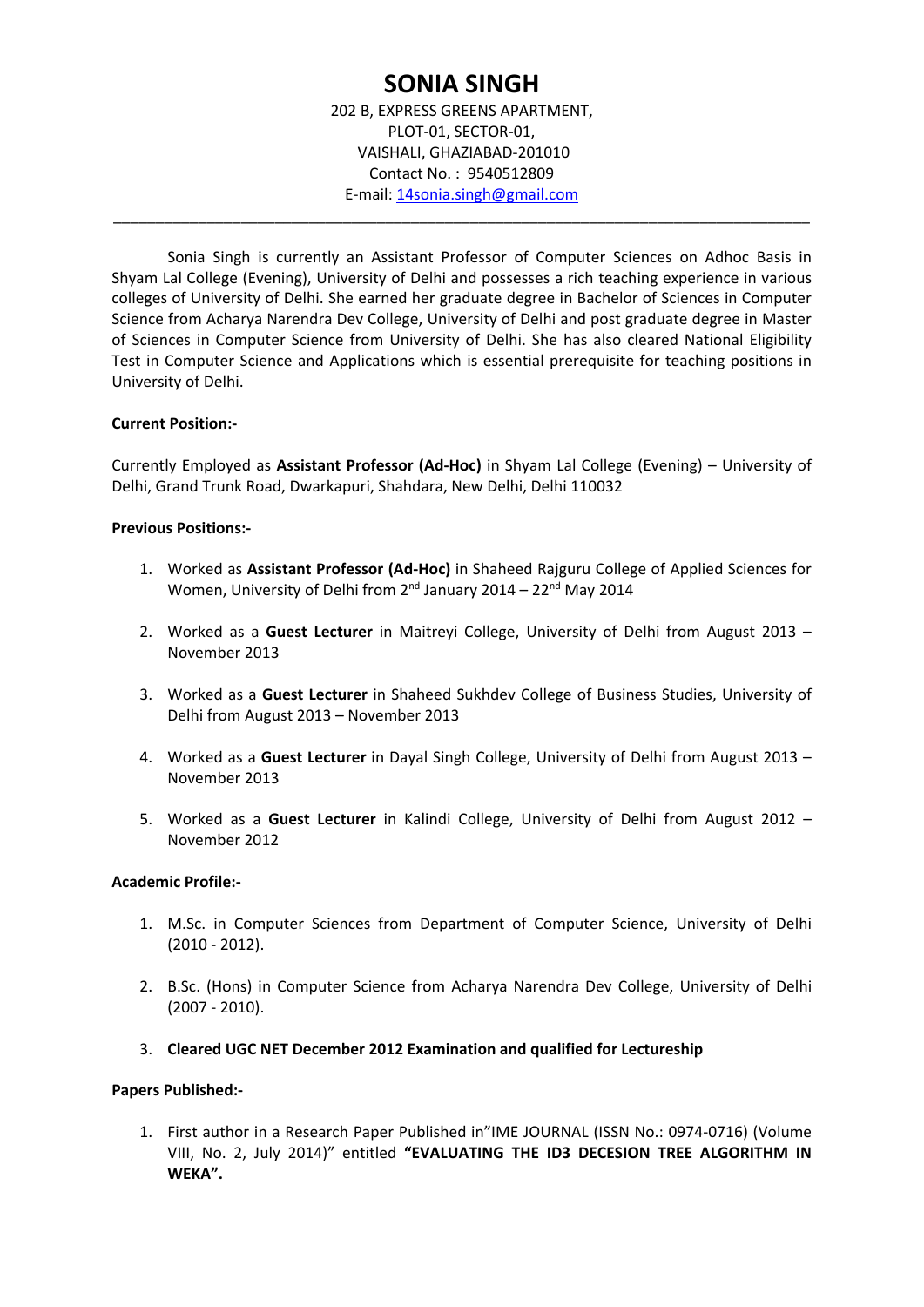- 2. First author in a Research Paper Published in "International Journal of Advanced Information Science and Technology (IJAIST), ISSN: 2319-2682. Vol. 27 No. 27, July 2014", entitled **"COMPARATIVE STUDY OF ID3, CART AND C4.5 DECISION TREE ALGORITHM: A SURVEY"**.
- 3. Co-Author in a paper published in "International Journal of Computer Science and Information Technologies, Vol. 5(4), 2014, 5068‐5070" entitled **"ISSUES IN MOBILE E‐ COMMERCE: A SURVEY"**.
- 4. Co-Author in a paper published in "International Journal of Advanced Research in Computer Science and Software Engineering, Volume 8, ISSN: 2277‐1280, Issue 8 Aug 2014 Entitled **"Image Encryption based on Arnold Cat Map and S‐Box"**

## **Subjects Taught:‐**

- 1. Data Mining to B.Sc. (H) Computer Science
- 2. D.B.M.S. to B.Sc. (H) Computer Science & B.Tech
- 3. Computer System Architecture to B.Tech
- 4. Computer Fundamentals to Allied Course
- 5. Computer Applications to B.A. (Programme)
- 6. Visual Programming to B.A. (Programme)
- 7. Information Security to B.A. (Programme)
- 8. P.F.D.S. (Python) to Allied Course
- 9. E-Commerce to B.Com (H)
- 10. Introduction to Programming (GE)

## **Projects Undertaken, M.Sc. (Computer Science):‐**

• Implementation of K-Means Algorithm:

A clustering algorithm that accept no. of clusters and the input data file name and output the centroid, number of members, diameter, radius of each cluster [Language: C++, Platform: Linux]

■ Implementation of Clu-Stream Algorithm:

A data stream clustering algorithm that compute the no. of micro clusters and use the K‐means Algorithm for discovering (macro-) clusters over user-defined time periods.[Language: C++, Platform: Linux]

Presented a report on the topic of "Selective Image Encryption":

Selective or Partial Encryption schemes cipher the small parts of an image mostly correspond to the most significant information using AES. [Implemented in: MATLAB]

 Presented a report on the topic of "A Reversible Data Hiding Methods for Encrypted Images".

The proposed algorithm encrypts the images using shuffle Encryption Algorithm and embed data in encrypted images. The original image is rebuilt by first removing the hidden data and then applying the decryption process. [Implemented in: MATLAB]